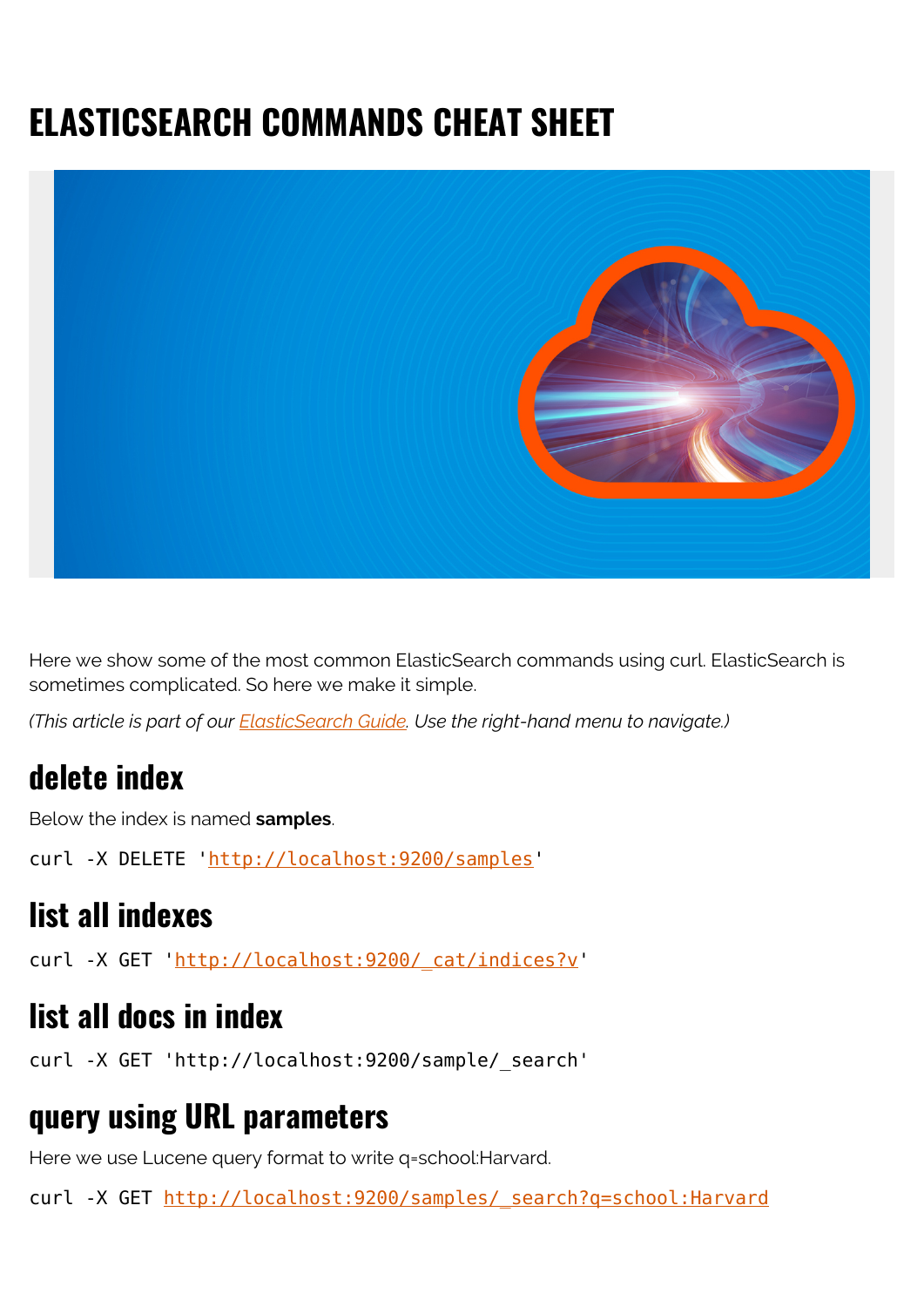## **Query with JSON aka Elasticsearch Query DSL**

You can query using parameters on the URL. But you can also use JSON, as shown in the next example. JSON would be easier to read and debug when you have a complex query than one giant string of URL parameters.

```
curl -XGET --header 'Content-Type: application/json'
http://localhost:9200/samples/ search -d '{
       "query" : {
         "match" : { "school": "Harvard" }
     }
}'
```
## **list index mapping**

All Elasticsearch fields are indexes. So this lists all fields and their types in an index.

```
curl -X GET http://localhost:9200/samples
```
## **Add Data**

```
curl -XPUT --header 'Content-Type: application/json'
http://localhost:9200/samples/ doc/1 -d '{
    "school" : "Harvard"
}'
```
## **Update Doc**

Here is how to add fields to an existing document. First we create a new one. Then we update it.

```
curl -XPUT --header 'Content-Type: application/json'
http://localhost:9200/samples/ doc/2 -d '
{
     "school": "Clemson"
}'
curl -XPOST --header 'Content-Type: application/json'
http://localhost:9200/samples/_doc/2/_update -d '{
"doc" : {
                "students": 50000}
}'
```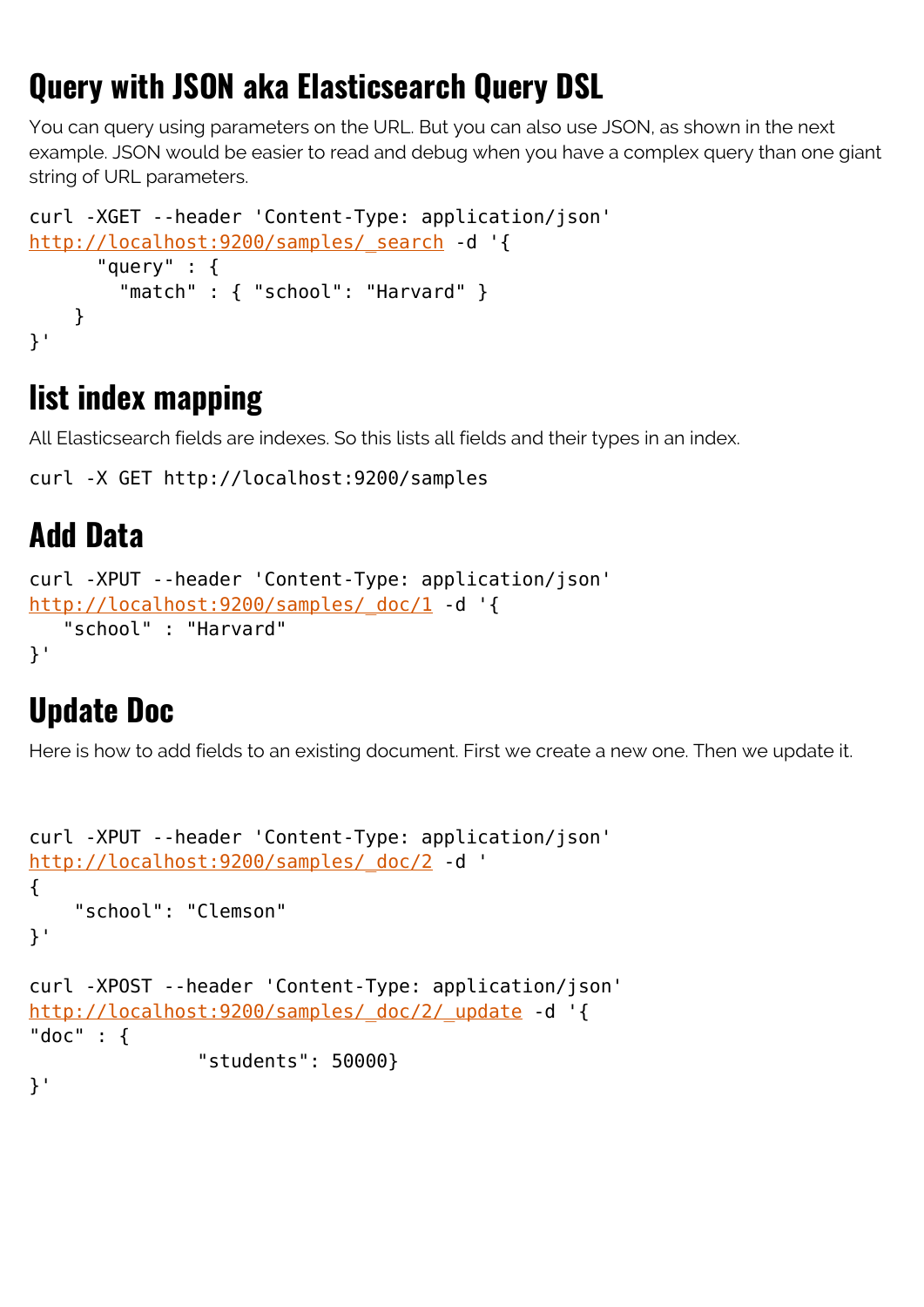### **backup index**

```
curl -XPOST --header 'Content-Type: application/json'
http://localhost:9200/ reindex -d '{
   "source": {
     "index": "samples"
   },
   "dest": {
     "index": "samples_backup"
   }
}'
```
#### **Bulk load data in JSON format**

```
export pwd="elastic:"
```

```
curl --user $pwd -H 'Content-Type: application/x-ndjson' -XPOST
'https://58571402f5464923883e7be42a037917.eu-central-1.aws.cloud.es.io:9243/0
/_bulk?pretty' --data-binary @<file>
```
### **Show cluster health**

```
curl --user $pwd -H 'Content-Type: application/json' -XGET
https://58571402f5464923883e7be42a037917.eu-central-1.aws.cloud.es.io:9243/_c
luster/health?pretty
```
### **Aggregation and Bucket Aggregation**

For an nginx web server this produces web hit counts by user city:

```
curl -XGET --user $pwd --header 'Content-Type: application/json'
https://58571402f5464923883e7be42a037917.eu-central-1.aws.cloud.es.io:9243/lo
gstash/_search?pretty -d '{
         "aggs": {
               "cityName": {
                      "terms": {
                       "field": "geoip.city_name.keyword",
                                   "size": 50
         }
    }
   }
}
'
```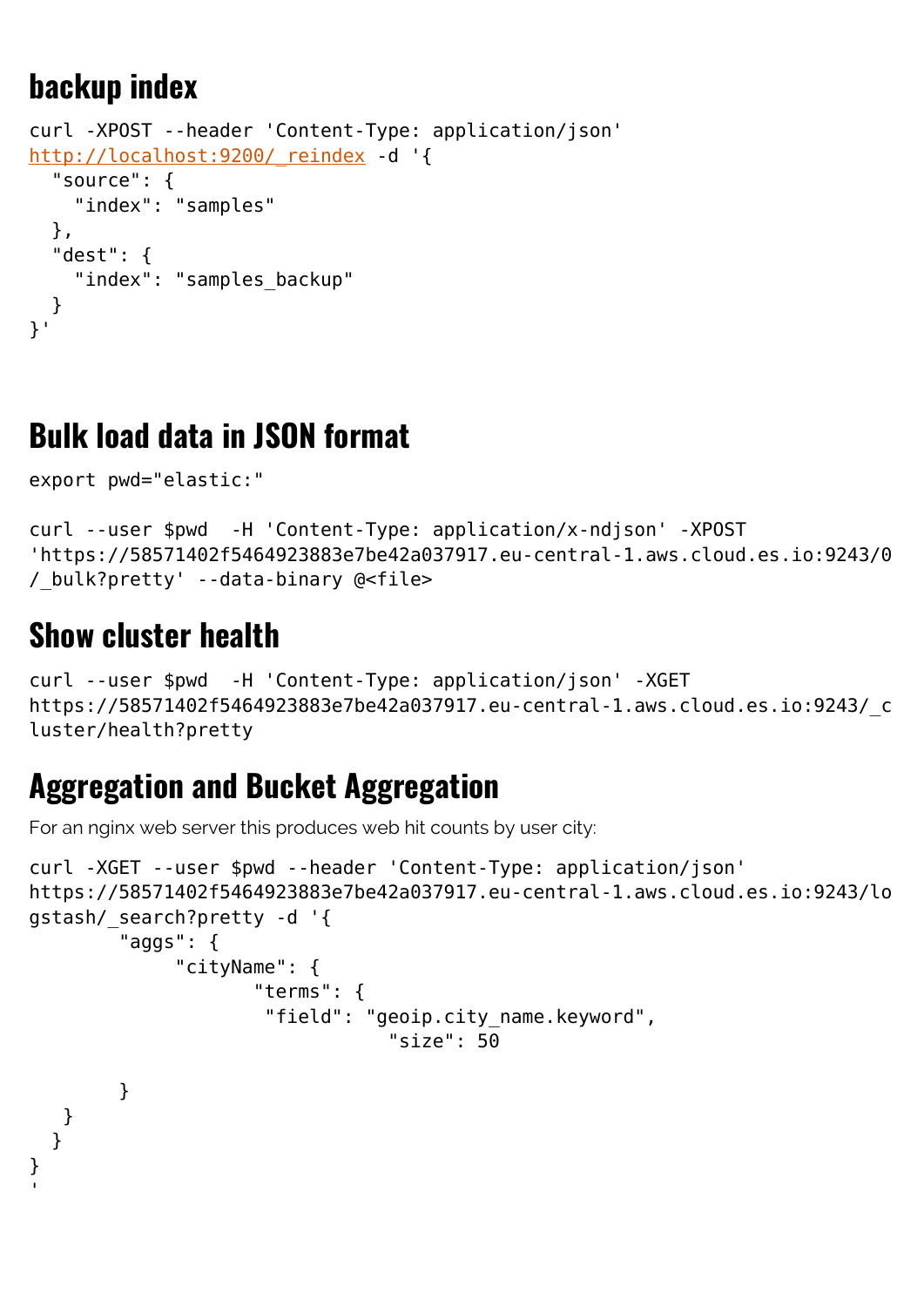This expands that to product response code count by city in an nginx web server log

```
curl -XGET --user $pwd --header 'Content-Type: application/json'
https://58571402f5464923883e7be42a037917.eu-central-1.aws.cloud.es.io:9243/lo
gstash/_search?pretty -d '{
        "aggs": {
          "city": {
                "terms": {
                       "field": "geoip.city_name.keyword"
\},
        "aggs": {
          "responses": {
                "terms": {
                    "field": "response"
 }
 }
 }
      },
      "responses": {
                "terms": {
                    "field": "response"
 }
        }
   }
}'
```
### **Using ElasticSearch with Basic Authentication**

If you have turned on [security](https://blogs.bmc.com/blogs/security-vulnerability-vs-threat-vs-risk-whats-difference/) with ElasticSearch then you need to supply the user and password like shown below to every curl command:

curl -X GET 'http://localhost:9200/\_cat/indices?v' -u elastic:(password)

## **Pretty Print**

Add ?pretty=true to any search to pretty print the JSON. Like this:

curl -X GET 'http://localhost:9200/(index)/\_search'?pretty=true

### **To query and return only certain fields**

To return only certain fields put them into the \_source array:

```
GET filebeat-7.6.2-2020.05.05-000001/_search
  {
     "_source": ,
     "query": {
        "match" : { "source.geo.country iso code": "GR" }
     }
```